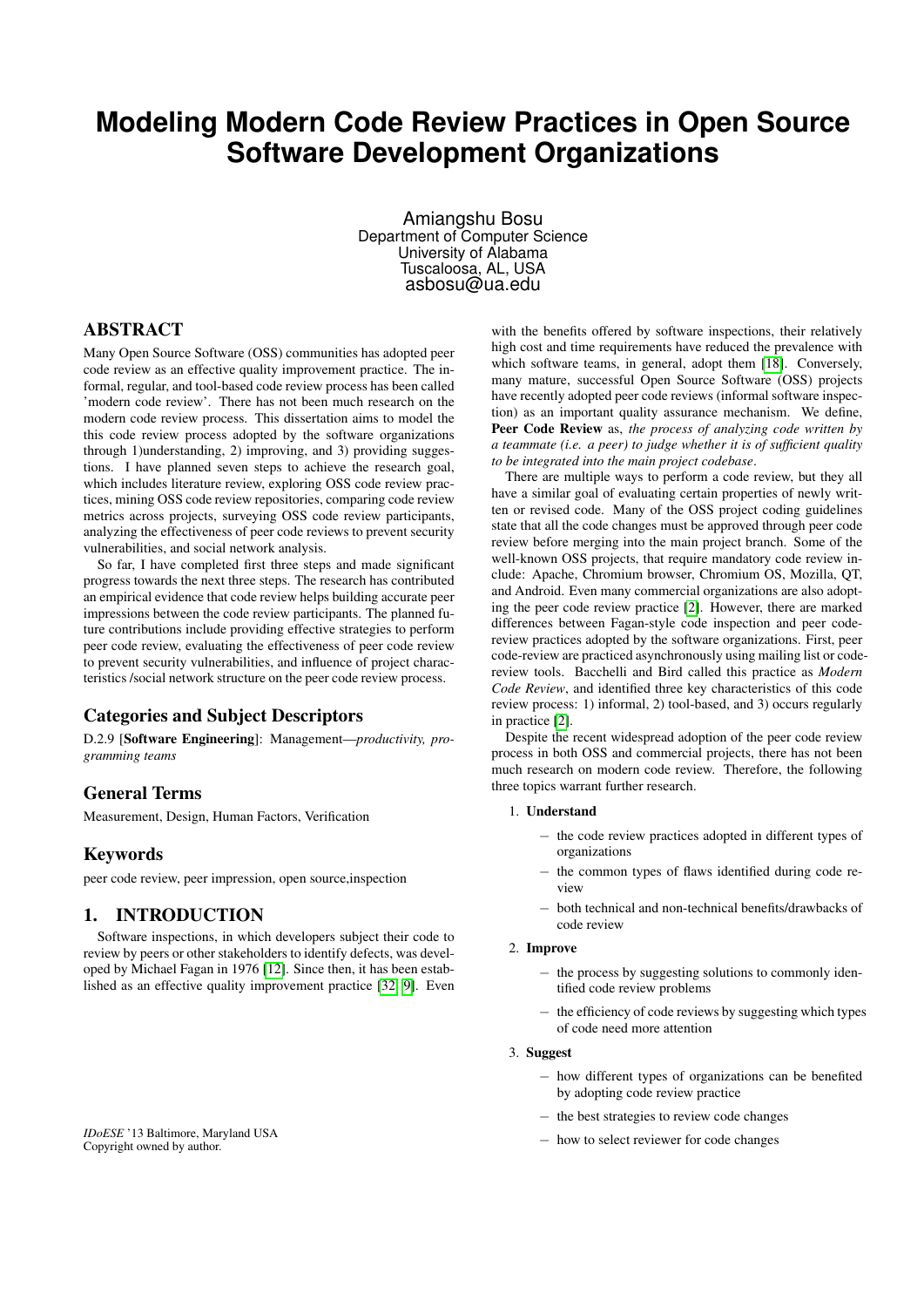In my dissertation, I plan to address research questions from each of the three areas to model the modern code review process. The remainder of the paper is organized as following. § [2](#page-1-0) summarizes a motivating study. § [3](#page-1-1) summarizes prior research results. § [4](#page-2-0) describes the high level research questions, potential study designs, and studies already performed for my dissertation. Finally, § [5](#page-7-5) mentions the areas where I would like to have feedback and concludes the paper.

## <span id="page-1-0"></span>2. PRELIMINARY MOTIVATING STUDY

The broader research goal of the current research project includes modeling the peer *impression formation* between the members of OSS communities. Peer impression is "the judgments that a person, called the perceiver, makes about another person, called the target". The formation of peer impressions primarily depends upon how well the perceiver is acquainted with the target and upon the personality traits of those two individuals [\[19\]](#page-7-6).

Generally, OSS participants are geographically distributed, rarely or never meet face-to-face (FTF), and collaborate using text-based tools over the Internet, i.e. Computer-Mediated Communication (CMC) [\[15,](#page-7-7) [17\]](#page-7-8). Due to the marked differences between FTF and CMC interactions [\[4\]](#page-7-9), the impression formation process between OSS participants, who primarily collaborate using CMC, is different than the impression formation process between developers working in FTF settings. CMC participants often have difficulties forming accurate impression about the abilities of their peers. Yet, OSS participants consider those impressions about their peers very important during interaction[\[5\]](#page-7-10). Because peer impression is a major motivator for OSS participants and has great influence on the interaction between the OSS peers, it is important to understand the peer impression formation process within the OSS communities. However, there is a lack of knowledge about that process [\[21\]](#page-7-11).

To better understand peer impression formation and evolution within distributed OSS teams, we surveyed a broad spectrum of OSS participants to discover: 1) how different forms of peer impressions develop in OSS communities, 2) the factors that affect the impression formation process, 3) how peer impressions evolve, and 4) the opinions of OSS participants about those peer impressions. In the study, we primarily focused on five forms of peer impressions: 1) productivity, 2) competency, 3) easy or difficult to work with, 4) expertise, and 5) trustworthiness. To gather data to investigate these issues, we designed an online survey that focused on communication, collaboration, and peer evaluation in OSS communities. We sent the survey to the developer mailing lists of 48 popular, successful OSS projects (i.e., projects with more than 50,000 downloads) and received a total of 115 responses.

The full details of the survey is under review, but can be viewed in a technical report [\[5\]](#page-7-10). First, we focused on the impressions of the OSS participants about working with their peers. Most of the participants (approximately 61%) indicated having positive experiences with their peers on the FLOSS projects. The rest of the participants indicated negative experiences due to poor management, difficulty in collaboration, delayed communication, hard to get involved, and time-zone difference. We also found that volunteers were significantly more likely to report negative experiences about working with peers than were the paid participants.

Second, we focused on understanding whether impressions of peer developers had any effect on peer interactions. The respondents indicated that their impression of a peer's level of expertise and trustworthiness were significant factors in their interactions with that peer. Third, about half (55%) of the respondents believed that their peers had an accurate impression of their ability, 31% were not sure, but thought that peers had an accurate impression of their ability and 13% thought that peers did not have an accurate impression of their ability. Some of the reasons given for the

responses included the fact that because the development process and communication is done in the open, people should be able to form accurate impressions. Conversely, for those that were not sure other's had an accurate view, they stated that because there was not much time spent together, as might occur on a co-located project, peers may have incorrect impressions.

Fourth, we wanted to determine which factors OSS participants consider most important to judge the productivity or competency of their peers. There were three types of factors: Work Style (i.e., creativity, accuracy, response time and efficiency), Historical Factors (i.e., handle, background and online profile) and Project Contribution (i.e., quality and quantity of committed code and comments, critical fixes made, important design decisions made, written communication and other work products). The respondents overall rated the Project Contribution factors as being the most important and the Historical Factors as being the least important. Therefore, the results show that for judging the competency of a peer, developers prefer to use information about that person's actual contributions to the project rather than other interpersonal factors. Our detailed analysis of the results revealed that when a participant performs a significant task (e.g. developing a critical module) with accuracy and other participants find that module easily understandable for integration or collaboration, those participants form a positive impression of the original participant.

Finally, we asked respondents to rate the importance of various factors in determining if someone was easy or difficult to work with. Similar to the other results, we found the Coding-related factors (i.e. poor quality code, buggy features, codes violating design integrity) were the most important factors for identifying difficult to work with peers.

The results of this survey provide some important insights into the current beliefs of OSS developers from a wide range of projects. These results suggest that coding-related factors influence the peer impression formation most in OSS projects. Therefore, we believe those types of interactions where participants can have the opportunity to judge a peer's code or creativity should be crucial in peer impression formation. Since, code review facilitates direct interactions to judge a peer's code, it should therefore serve to best support peer impression formation. This results are my primary motivations to model the peer code review process in OSS communities.

## <span id="page-1-1"></span>3. RELATED WORK

After observing time loss and difficulties in scheduling formal code inspection meetings, Votta raised the question whether formal meetings are really needed for code inspections [\[31\]](#page-7-12). He suggested that the reviewer and the author can correspond using verbal, written, or electronic medium without actually meeting physically. Later, OSS communities championed the informal code review process using electronic communication (i.e. mailing list).

Rigby and German are the first among the researchers to examine the informal code review process in OSS communities [\[27\]](#page-7-13). After exploring code review policies and process of 11 OSS projects, they generalized the code review process practiced in those communities. They observed two types of peer code reviews: 1) precommit review (Review Then Commit- RTC), and 2) post-commit review (Commit Then Review - CTR). To characterize the code review practice in Apache project, they calculated a set of codereview metrics(i.e. acceptance rate, reviewer characteristics, top reviewer vs. top committer, review frequency, number of reviewers per patch, and patch size). Comparing similar code review metrics from five OSS projects, Asundi and Jayant concluded that the code review processes and characteristics vary across different OSS projects due to the differences in age and culture [\[1\]](#page-7-14). In a subsequent study, Rigby et al. analyzed the two types of peer code review practiced in the Apache. The found that the CTR is faster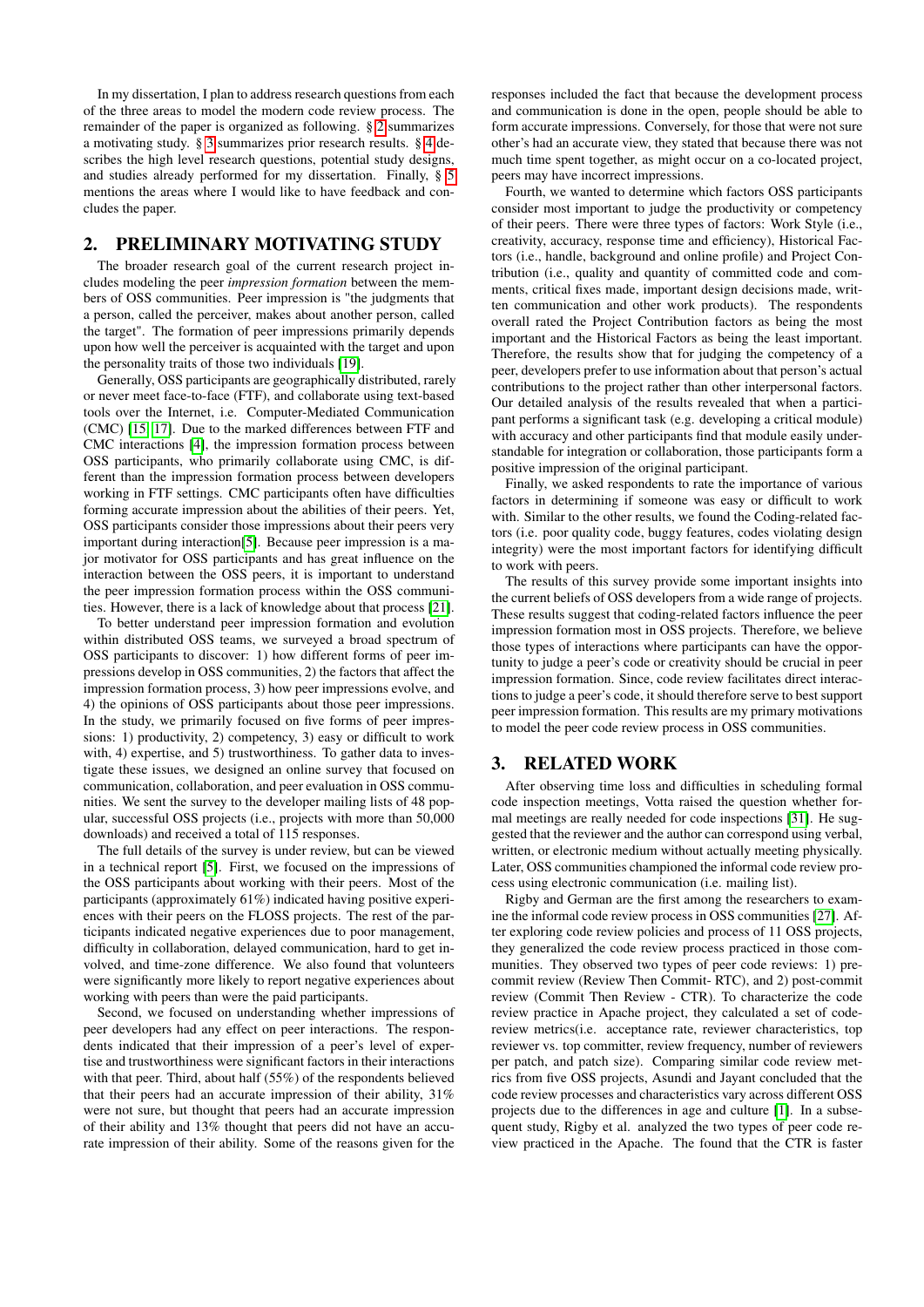than the RTC but is not significantly less efficient in bug detection. They conclude that the secret behind the efficient and effective peer review techniques of the Apache is the "early, frequent reviews of small, independent, complete contributions conducted asynchronously by a potentially large, but actually small, group of self-selected experts" [\[28\]](#page-7-15). Later, Rigby and Storey studied the code review decision mechanisms in five OSS projects using broadcast based review(i.e. sending patches to a mailing list for review). They conclude that reviewers decide to review patches based on their own interests and past collaborations, therefore code changes failing to generate interests among the core developers tend to be ignored. Core developers of those OSS projects are aware that too many opinions on a patch leads to ionated and unproductive discussions, therefore they try to avoid that to ensure efficient broadcast based code review [\[29\]](#page-7-16). Finally, based on their study results from OSS code review process, Rigby et al. suggested how software companies can adapt the peer code review process effectively [\[26\]](#page-7-17). The works of Rigby et al. [\[27,](#page-7-13) [28,](#page-7-15) [29,](#page-7-16) [26\]](#page-7-17) lays an important foundation towards building a theory of OSS code review process.

The success of the OSS code review process has encouraged many of the commercial projects to adopt peer code review practices, which is evident by some of the recent publications [\[30,](#page-7-18) [26,](#page-7-17) [2,](#page-7-4) [3\]](#page-7-19). Contrary to OSS projects, code review participants at Microsoft use both synchronous and asynchronous communication mediums for code review and they found code review dialogs essential for understand code changes and design rational later. They expressed a need to retain code review communications for later information needs [\[30\]](#page-7-18). After surveying code review participants at Microsoft about the expectations, motivations, actual outcomes, and challenges of modern code review, Bacchelli and Bird found that the motivations of the developers for code review do not match exactly with the top outcomes, as the top motivations were finding defects, code improvement, alternative solutions, and knowledge transfer but code improvements, understanding, and social communication were among the top outcomes. Knowledge transfer was mentioned but was much lower on the outcome list. The respondents mentioned understanding the code changes as the major challenge for doing a code review. Based on their analysis, they suggest that although major motivations for code review is finding defects, the major benefits of code review is beyond that [\[2\]](#page-7-4). To reduce the time required for code review, Balachandran introduced a tool named Review Bot which is able to automate the checks for coding standard violations and common defect patterns. The tools can also suggest potential reviewers based on a learning algorithm that he developed[\[3\]](#page-7-19).

Despite very limited research on peer code review in prior years, there has been a number of publications [\[2,](#page-7-4) [3,](#page-7-19) [7,](#page-7-20) [25\]](#page-7-21) on peer code review within the last one year indicating growing interests among the software engineering researchers about peer code review.

## <span id="page-2-0"></span>4. RESEARCH GOAL AND DESIGN

This dissertation aims to 1) better understand the OSS peer code review process, and 2) based on those understandings identify best practices, and 3) suggest improvements. To achieve those goals, I have defined three high level research questions. I plan to explore the answers for these questions in my dissertation.

- HRQ1: How do participants perform peer code review?
	- *RQ1.1: How efficient are the peer code review practices in different OSS projects?*
	- *RQ1.2: What are the social network structures of different OSS developer communities based on peer code review interactions?*



<span id="page-2-1"></span>

- HRQ2: How do OSS projects benefit from peer code review?
	- *RQ2.1: How do OSS participants benefit from participating in peer code review?*
	- *RQ2.2: How does peer code review influence impression formations between code review participants?*
	- *RQ2.3: How effective is peer code review for preventing different types of security vulnerabilities?*

#### • HRQ3: How do project/participant characteristics influence the peer code review process?

I have designed seven steps to explore those research questions. I have already made significant progress on the first three steps. I am currently working on the next three steps. Following subsections provide a summary of the seven steps. Figure [1](#page-2-1) illustrates the seven steps which are detailed in the following subsections. Table [1](#page-3-0) summarizes the planned studies to provide a timeline.

#### 4.1 Reviewing Literature

This step involves reviewing literature related to peer code review. There has not been much prior research work on peer code review. Section [3](#page-1-1) summarizes the prior research. However, Code inspections have some similarity with peer code review and has been studied over a long period. Therefore, I am also looking into prior research on code inspections to determine which results from code inspection research may be also applicable to peer code review. That will also help me to formulate detailed research questions.

#### 4.2 Exploring OSS Code Review Practices

This step involves exploring the code review practices of different OSS communities. I have made significant progress on this task. Following paragraphs describes the process I followed in this step.

First, I made a list of OSS communities those practice peer code review. The initial list contained 44 OSS communities.

Second, I explored the code review policies of different OSS communities in my list. OSS projects have varying policies regarding code review. Many OSS communities list their code review policies on project website(i.e. Mozilla policy<sup>[1](#page-2-2)</sup>, MediaWiki<sup>[2](#page-2-3)</sup>). For example, three Apache core members should approve a code change before merging into the trunk [\[27\]](#page-7-13). Many of the projects require authors submitting every code change for peer review, while

<span id="page-2-2"></span> $\overline{1}$ https://wiki.mozilla.org/Firefox/Code\_Review

<span id="page-2-3"></span> $\overline{2}$ https://www.mediawiki.org/wiki/Gerrit/Code\_review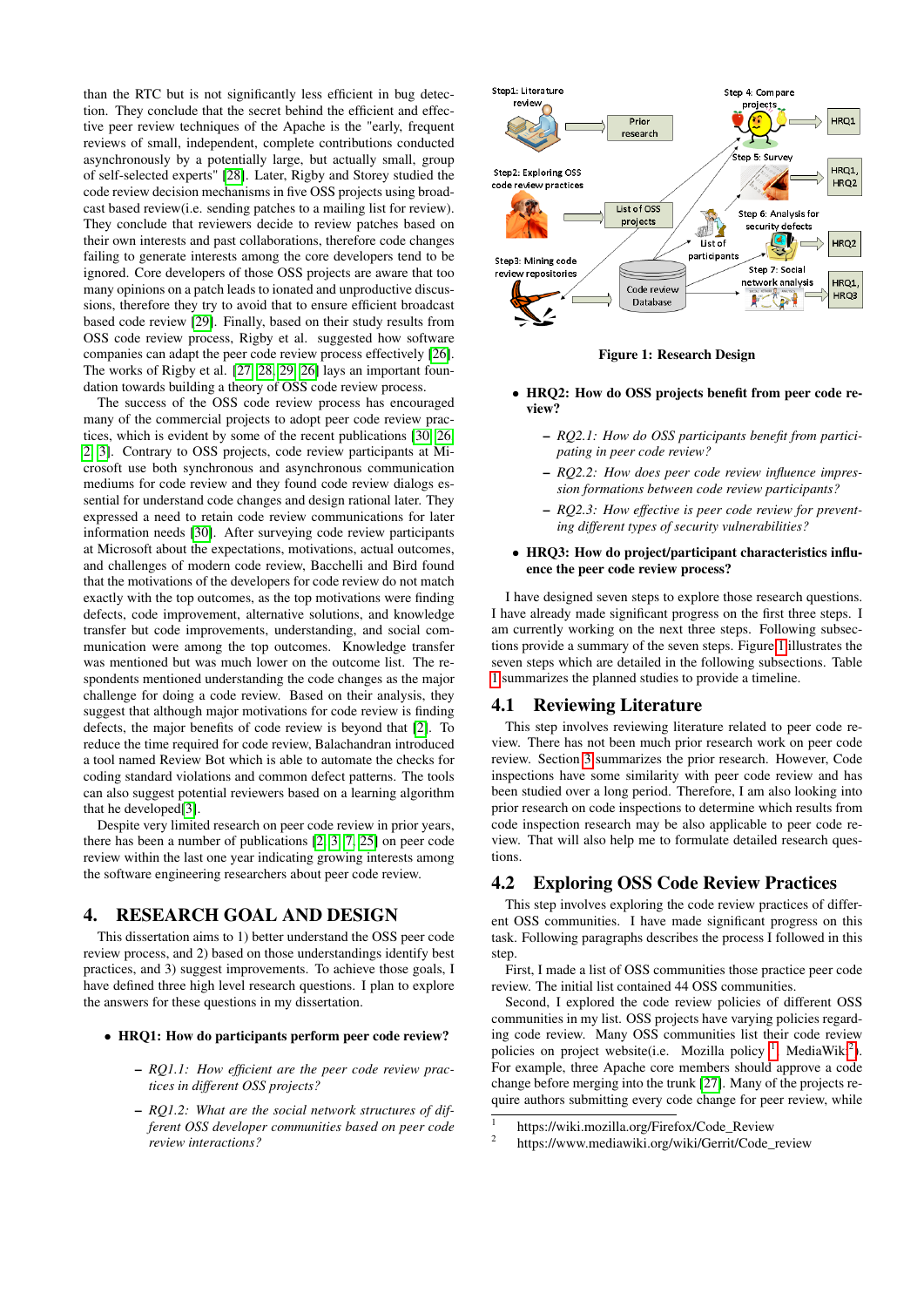| <b>Study Name</b>                  | <b>Research</b><br><b>Method</b> | <b>Research</b><br>Question(s) | <b>Planned</b><br><b>Publication(s)</b> | <b>Status</b>             | <b>Timeline</b> |
|------------------------------------|----------------------------------|--------------------------------|-----------------------------------------|---------------------------|-----------------|
| Comparing Code Review              | Data mining, case                | HRO1                           |                                         | collected,<br>One<br>Data | May 2014        |
| Practices $(\S4.4)$                | study                            |                                |                                         | publication [6]           |                 |
| 2. Surveying Code Review Par-      | Data mining, On-                 | HRQ1, HRQ2                     |                                         | Survey conducted, One     | December 2013   |
| ticipants $(\S 4.5)$               | line survey                      |                                |                                         | publication [7]           |                 |
| 3. Analyzing the Effectiveness of  | Data mining, case                | HRO <sub>2</sub>               |                                         | In<br>Study conducted,    | September       |
| Peer Code Review to Prevent Se-    | study                            |                                |                                         | submission                | 2013            |
| curity Vulnerabilities $(\$4.6)$   |                                  |                                |                                         |                           |                 |
| Social Network Analysis of<br>4.   | Data mining, case                | HRQ1, HRQ3                     |                                         | Data collection planned   | September       |
| Code Review Interactions $(\S4.7)$ | study                            |                                |                                         |                           | 2014            |

<span id="page-3-0"></span>Table 1: Dissertation plan

others require only critical or new member's code changes to be reviewed.

Third, I explored how different projects perform code reviews. Previously, most of the OSS projects practiced mailing list based code reviews. Linux kernel<sup>[3](#page-3-2)</sup> still uses mailing list based reviews. Mozilla has integrated code review into bug management system (BugZilla). However, recent trends are more towards using specialized web-based tools to manage code review requests.

Finally, I listed the code review tools used by different OSS projects. Most of the OSS code review repositories are publicly accessible. After exploring the code review repositories, I listed the repository type,access URL, and the level of code review activities for each of the OSS projects from the initial list. I prepared the second list of projects, after excluding 18 projects from the initial list as those 18 projects had a small number of (less than 1000) code review requests posted in the repository.

## 4.3 Mining Code Review Repositories

This step involves mining publicly accessible data from the OSS code review repositories. Most of the popular OSS projects have started using tools to manage code review requests. Three code review tools are popular among the OSS communities. Table [2](#page-4-2) presents a brief summary of those three tools. To better analyze the code review practices, I have written three Java applications (i.e. Gerrit-Miner, RietVeld-Miner, and ReviewBoard-Miner) to mine the code review repositories managed by the three tools. Those applications are able to mine all the publicly accessible data for each of the review requests posted in the code review repositories managed by the three tools and populate MySQL databases.

Among the three code review tools, only RietVeld provides publicly accessible API, which returns data in JSON (JavaScript Object Notation) format. The RietVeld-Miner application parses the JSON data returned by the RietVeld API to get details information about a code review request. Gerrit does not provide a documented API. However, after analyzing the Gerrit managed web pages, I reverseengineered some JSON-RPC (JSON Remote Procedure Call) calls between web browsers and Gerrit web-servers. The Gerrit-Miner application simulates similar JSON-RPC calls to mine Gerrit repositories. ReviewBoard does not have publicly accessible API. The ReviewBoard-Miner application downloads HTML pages for each review requests and parses the code review request data using XPATH analysis.

Using the three miner applications, I have mined code review repositories hosted by 26 OSS communities. Table [3](#page-3-3) lists the projects, types of the repository management systems, number of review requests mined, and total number of code review participants in those projects. Please note that, these numbers are according to data mined from the repositories during the last week of May 2013.

## <span id="page-3-1"></span>4.4 Comparing Code Review Practices

In this step, I defined a number of metrics to measure the efficiency of code review process. Table [4](#page-4-3) describes those metrics. We conducted a small scale study [\[6\]](#page-7-22) using the data mined from Asterisk, and MusicBrainz server code-review repositories. The purpose of the study was to determine the applicability of our code review metrics to compare OSS code review practices. Fist, we found that code authors were not submitting all code changes for peer review. More than 80% of the review requests were responded by two or less reviewers. The top committers in the projects were also the top code review contributors. Most of the review requests received prompt feedback within a day; however, some requests waited much longer for feedback. These two projects had very high code approval ratio. Code authors modified the code changes according to the code review feedback and received approval for

<span id="page-3-3"></span>Table 3: Code Review Repositories Mined

|                            |                    |                    | <b>Total No.</b> |
|----------------------------|--------------------|--------------------|------------------|
|                            |                    | Total No. of       | Code<br>of       |
| Project                    | <b>Code Review</b> | <b>Code Review</b> | <b>Review</b>    |
|                            | <b>Management</b>  | <b>Requests</b>    | Partici-         |
|                            | <b>Tool</b>        |                    | pants            |
| Android                    | Gerrit             | 18,110             | 1,642            |
| <b>Android ARM</b>         | Gerrit             | 1,393              | 30               |
| Asterisk                   | <b>ReviewBoard</b> | 1689               | 155              |
| Chromium                   | RietVeld           | 270,410            | 4,571            |
| <b>Browser</b>             |                    |                    |                  |
| Chromium OS                | Gerrit             | 47,392             | 1050             |
| Coreboot                   | Gerrit             | 2,955              | 94               |
| Couchbase                  | Gerrit             | 24,640             | 147              |
| Cyanogenmod                | Gerrit             | 31,226             | 1,655            |
| Eclipse                    | Gerrit             | 11,363             | 454              |
| Gerrit                     | Gerrit             | 4,207              | $\overline{271}$ |
| Gromacs                    | Gerrit             | 1,578              | 44               |
| <b>KDE</b>                 | <b>ReviewBoard</b> | 17,712             | 768              |
| Kitware                    | Gerrit             | 10,549             | 548              |
| LibreOffice                | Gerrit             | 3198               | $\overline{207}$ |
| Linaro                     | Gerrit             | 3,151              | $\overline{75}$  |
| MediaWiki                  | Gerrit             | 59,738             | 412              |
| Membase                    | Gerrit             | 24,640             | 147              |
| <b>MusicBrainz</b>         | <b>ReviewBoard</b> | 2177               | $\overline{34}$  |
| OmapZoom                   | Gerrit             | 31,458             | 1,032            |
| <b>OpenAFS</b>             | Gerrit             | 9,369              | 87               |
| OpenStack                  | Gerrit             | 26,766             | 1,154            |
| $\overline{\text{OV}}$ irt | Gerrit             | 13,647             | 224              |
| QT project                 | Gerrit             | 53,303             | 956              |
| <b>ReviewBoard</b>         | <b>ReviewBoard</b> | 1611               | 337              |
| Scilab                     | Gerrit             | 11,127             | $\overline{50}$  |
| Typo3                      | Gerrit             | 18,673             | $\overline{511}$ |
|                            |                    |                    |                  |

<span id="page-3-2"></span><sup>3</sup> https://www.kernel.org/doc/Documentation/SubmittingPatches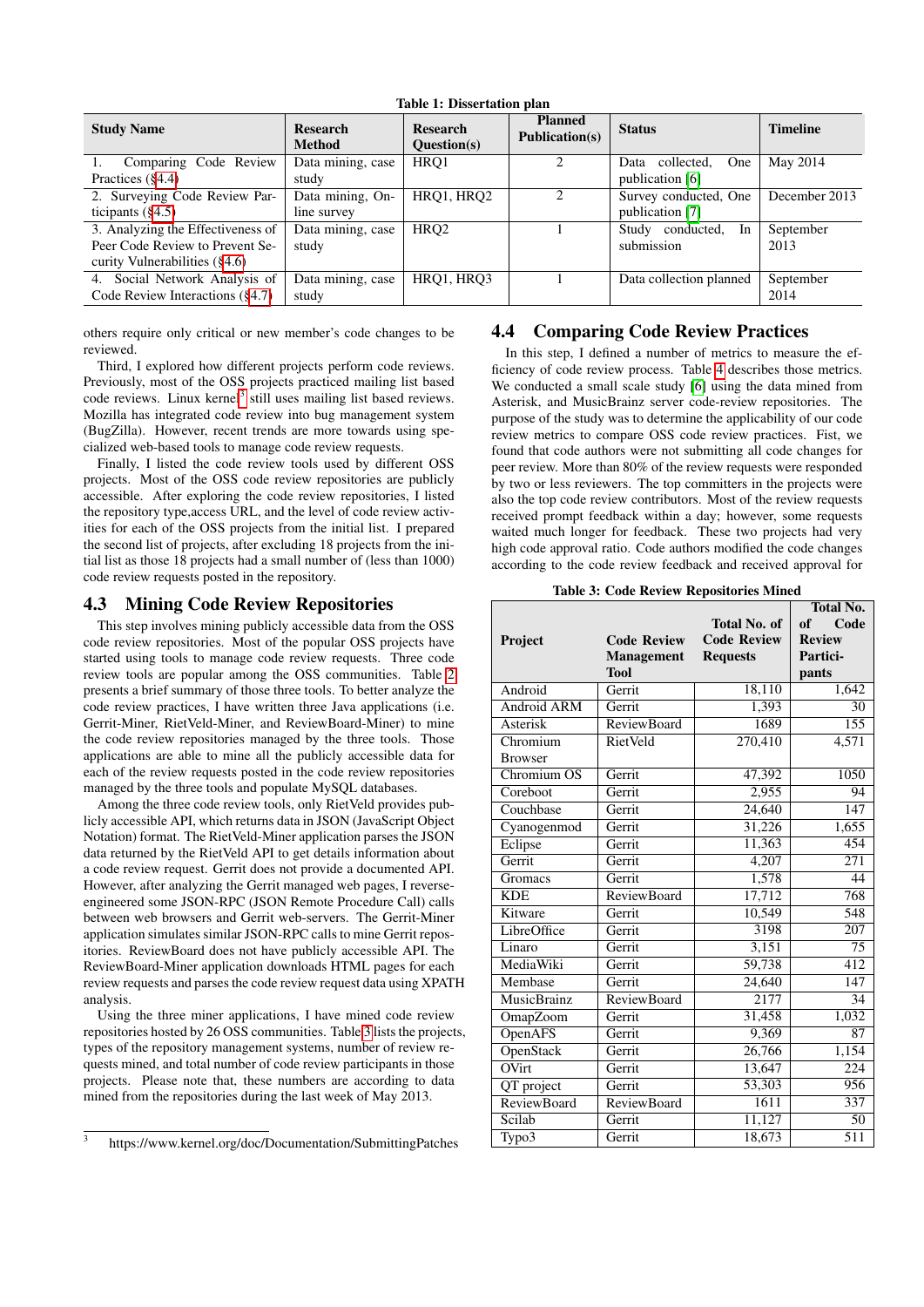<span id="page-4-2"></span>

| <b>Tool Name</b> | <b>Project Homepage</b>             | License           | <b>Latest Version</b> | <b>Written</b> in  |
|------------------|-------------------------------------|-------------------|-----------------------|--------------------|
| Gerrit           | https://code.google.com/p/gerrit/   | Apache License v2 | 2.6.1                 | Java, Servlet, GWT |
| Review Board     | http://www.reviewboard.org/         | MIT License       | 1.7.11                | Python, Django     |
| <b>RietVeld</b>  | https://code.google.com/p/rietveld/ | Apache License v2 |                       | Python, Django     |

| <b>Metrics</b>   | <b>Definition</b>                           |
|------------------|---------------------------------------------|
| Reviewers<br>per | How many code reviewers respond to a code   |
| request          | review request?                             |
| Comments per     | How many comments are posted on each        |
| request          | code review request?                        |
| First feedback   | Time elapsed between posting a code review  |
| interval         | request and its first review feedback       |
| Review interval  | Time elapsed between posting a code review  |
|                  | request and its approval                    |
| Approval ratio   | Percentage of code changes approved for in- |
|                  | clusion in the trunk                        |

#### <span id="page-4-3"></span>Table 4: Code Review Efficiency Metrics

merging in the trunk.

The observed differences between the code review metrics between the two projects works as motivation to conduct a large scale study to compare the code review practices of different OSS communities. The code review data mined from 26 OSS communities (Table [3\)](#page-3-3) will help conduct this proposed study. The primary goal of this study is to determine the correlations between the codereview metrics and different project characteristics (e.g. project size, project age, number of contributors, technology, and sponsorship).

In the preliminary study, we also noticed some code review requests were getting prompted feedback, while other review requests had to wait for a longer period of time. I hypothesize that the reputations (i.e. core contributors) and prior interactions (i.e. reviewed prior code changes) between the author and the reviewer impacts the prompt/delayed feedback. Studying this hypothesis is the secondary goal of the proposed study. This study will help me to answer the first high level research question (*RQ1.1*). For the study, I will select the projects to ensure diversity between project ages, domains, languages, and sizes to combat the possible external threats to validity,

## <span id="page-4-0"></span>4.5 Surveying Code Review Participants

For the first two high level research questions (*HRQ1*, and *HRQ2*), opinions of the code review participants can provide crucial insights. From the mined code review data (Table [3\)](#page-3-3), I prepared a list of OSS participants who are actively participating peer code re-view. We designed a web-based survey<sup>[4](#page-4-4)</sup> focusing on the first three high level research questions. We sent out the survey to persons from our list during February - March 2013. We received encouraging responses from 287 code review participants. Partial results of that survey will appear in the proceedings of ESEM -2013 [\[7\]](#page-7-20). The objectives of the survey was to understand: 1) the OSS code review process, 2) expectations of the code review process, and 3) how code review impacts peer impression formation.

Since, the survey focused on the behavioral aspects of code review participants, we followed well-regarded social and behavioral research methods to design our survey [\[13,](#page-7-23) [10\]](#page-7-24). We used established scales from Psychology, Information science, and Organizational Behavior to create the survey questions. We primarily focused on better understanding how code review helps four aspects of peer impression formation: trust, reliability, perception of expertise, and friendship. The results indicate that there is indeed a high level of trust, reliability, perception of expertise, and friendship between OSS peers who have participated in code review for a period of time. The results of the survey provides an empirical evidence to support the anecdotal evidence that code review helps building accurate peer impressions between the code review participants (*RQ2.2*). Because code review involves examining someone else's code, unsurprisingly, peer code review helped most in building a perception of expertise between code review partners. Based on this result, we suggest that DSD teams suffering from a lack cohesion can adopt code reviews, not only to improve software quality, but also to improve the impressions formation among teammates.

A number of commercial organizations are also practicing peer code review [\[2\]](#page-7-4) (e.g. Microsoft, Facebook, VMWare, and Google). Many of the commercial software development companies worldwide have adopted distributed software development (DSD), which is largely similar to OSS development [\[16\]](#page-7-25). Therefore, we expect many study results obtained from OSS projects might be applicable to closed-source DSD projects. The results of the code review survey encouraged us to replicate it in a closed source environment. We have identified a organization that agreed to replicate our survey. We plan to send this survey to code review participants from both co-located and distributed projects inside that organization. This replication will help us to compare and contrast between the code review practices in OSS, closed-source DSD, and co-located projects.

There were several open-ended questions in the survey about code review process and expectations from code review. We are analyzing those open-ended responses using a systematic qualitative data analysis process. Two REU (i.e. Research Experience for Undergraduate, sponsored by National Science Foundation) students examined the responses to extract the general themes associated with each response. We discussed these themes to develop a coding scheme for each question. Using these coding schemes, the REU students are working independently to code the responses. After they complete the individual coding, they will compare the results to identify any discrepancies. The coders will then sit together to resolve those discrepancies through discussion. For the unresolved discrepancies, I plan to meet with the two coders and provide a tie-breaking vote after listening to the rationale for each of the inconsistent codes. The results of this analysis will help to gain more insights into the first two high level research questions (*HRQ1*, and *HRQ2*).

To remove potential threats to validity, we carefully designed our survey. Multiple reviewers from different disciplines reviewed the survey questions. We conducted three pilot studies to ensure high quality survey questions. We enforced several reliability and validity measures to ensure higher confidence in the survey results. Finally, to eliminate potential coding bias, we are using two coders to analyze the open-ended responses.

## <span id="page-4-1"></span>4.6 Analyzing the Effectiveness of Peer Code Review to Prevent Security Vulnerabilities

Security vulnerabilities are specific source code flaws that allow attackers to expose, alter, disrupt, or destroy sensitive informa-

<span id="page-4-4"></span><sup>4</sup> http://asbosu.students.cs.ua.edu/data/code-review/codereview-survey.pdf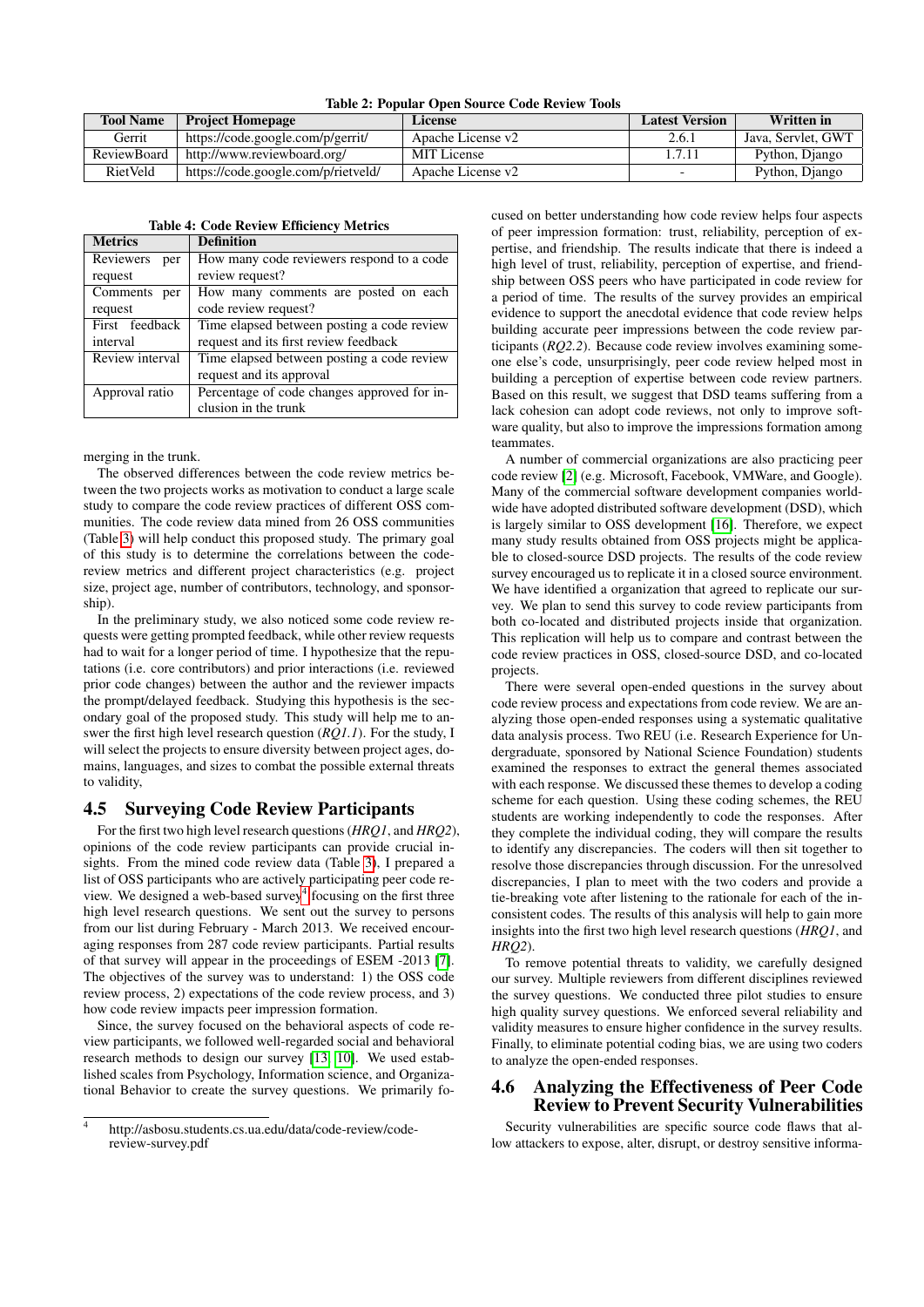tion [\[11\]](#page-7-26). Even though there are numerous examples of exploited security flaws that resulted in significant financial losses or other serious problems, users still report numerous security vulnerabilities to publicly available vulnerability databases (e.g. Common Vulnerabilities and Exposures - CVE).

Peer code review has been suggested as an important practice for detecting and correcting security bugs [\[22\]](#page-7-27). For example, expert reviewers can identify code that contains potential security vulnerabilities and help the author eliminate the security flaws or abandon the vulnerable code. Moreover, peer code review can identify attempts to insert malicious code into the codebase. According to McGraw, the longer it takes to detect and fix a security vulnerability the higher the overall cost associated with that vulnerability [\[23\]](#page-7-28). Therefore, peer code review can reduce the cost of creating secure software by helping developers eliminate security defects earlier when it is less expensive.

During our analysis of the peer code review process in OSS communities [\[6\]](#page-7-22), we observed that code reviewers often provide detailed comments and suggestions about potential bugs. Therefore, we can find indications of security flaws by text-mining the code review comments. For example, if a reviewer suspects the presence of a potential buffer overflow, his/her review comments will most probably contain either *buffer*, *overflow* or both. The results of our preliminary study [\[8\]](#page-7-29) verified the feasibility of this approach. Using text-mining, we have built and validated a list of keywords (Table [5\)](#page-5-0) to mine review comments relevant to different types of security defects. Following steps describe the approach I followed to build the set of empirically validated keywords. I used the R text mining (tm) package for the analysis.

- 1. Create a initial set of keywords relevant to security defects.
- 2. Mine the code review repositories and populate database.
- 3. Search the database using initial set of keywords and build a CSV file (Corpus). Each entry in the csv file is a code review comments containing at least one of the predetermined keywords.
- 4. Because, many of the comments and texts contains code snippet, apply identifier splitting rules on the corpus. (i.e. is-BufferFull becomes "is Buffer Full" or read\_string becomes "read string").
- 5. Clean the corpus. Remove whitespace, punctuation, and numbers. Convert all words to lowercase. Create list of tokens for each document (i.e. row in csv) in the Corpus.
- 6. Apply porter stemming algorithm to find the stem of each of the tokens. (i.e. buffer, buffered, buffering all becomes buffer).
- 7. Create a Document Term matrix from the corpus.
- 8. Determine the words those co-occurred frequently with each of our predetermined keywords.
- 9. Manually inspect all the frequently co-occurring words, to determine which keywords should be added to the predetermined keywords list. The last row of Table [5](#page-5-0) lists the keywords, we added after the test-mining.

We queried the mined code-review databases (Table [3\)](#page-3-3) to create a list of code-review comments containing at least one of the listed keywords. Then, two REU students inspected independently to reject any comments clearly unrelated to security defects. We discarded a review comment at this step only if both students considered it unrelated to security defects. Each of the remaining review comments that passed the first inspection phase, indicates

<span id="page-5-0"></span>

| <b>Table 5: Keywords Associated with Security Flaws</b> |
|---------------------------------------------------------|
| $\mathbf{I}$ novobility $\mathbf{I}$ ovyvordo           |

| Vulnerability    | <b>Keywords</b>                                |  |
|------------------|------------------------------------------------|--|
| <b>Type</b>      |                                                |  |
| Buffer overflow  | buffer, overflow, stack                        |  |
| Format string    | format, string, printf, scanf                  |  |
| Integer<br>over- | integer, overflow, signedness, widthness,      |  |
| flow             | underflow                                      |  |
| site<br>Cross    | cross site, CSS, XSS                           |  |
| scripting        |                                                |  |
| SQL injection    | SQL, SQLI, injection                           |  |
| Command          | command, injection                             |  |
| injection        |                                                |  |
| Improper         | improper, unauthenticated, gain access,        |  |
| access control   | permission                                     |  |
| Denial of Ser-   | denial service, DOS, race                      |  |
| vice/Race        |                                                |  |
| Cross site re-   | cross site, request forgery, CSRF, XSRF,       |  |
| quest forgery    | forged                                         |  |
| Common           | security, vulnerability, vulnerable, hole,     |  |
|                  | exploit, attack, bypass, crash                 |  |
| Common           | threat, expose, breach, violate, fatal, black- |  |
| (added later)    | list, overrun                                  |  |

a potential discussion about security vulnerabilities in the corresponding code review request. Using the remaining review comments, we have created a list of review requests with potential discussion about security vulnerabilities. We are now manually inspecting each review request from that list. We are inspecting both the code review discussions and associated patches to determine whether any security vulnerabilities were prevented during the code review process. We are collecting a set of metrics (e.g. author, reviewer, date, and vulnerability type, author experience, reviewer experience, project) for the code review requests having evidences of preventing potential security vulnerabilities. Analyzing those metrics, we expect to answer following research questions.

- 1. How many vulnerabilities were prevented by the peer codereview process?
- 2. Which type(s) of vulnerabilities were detected by the peer code-review process?
- 3. What were the outcomes of the peer code-review suggestions (e.g. abandoned or modified) for the code changes those had vulnerabilities?
- 4. Which types of reviewers (in terms of background or expertise) were most likely to detect vulnerabilities?
- 5. Which type of author (in terms of background or expertise) was most likely to introduce vulnerabilities?
- 6. Are the vulnerable code changes significantly differ (in terms of avg. size,and avg. complexity ) from other code changes?
- 7. Is peer code review effective to secure a software project?

The answers to those questions will help to answer the fourth high level research question (*RQ2.3*). To address any potential reviewer bias, two students are working independently in each of the phases. The students will discuss among themselves to resolve any disagreements. I will work as the third reviewer to provide tie breaking votes on disagreements they are unable to resolve. Because, the results of this study depends using correct set of keywords, we also plan to validate the completeness of our keyword set. We will manually examine a set of randomly selected review requests those do not contain any of our keywords. Among this set, the existence of no or very few review requests with evidence of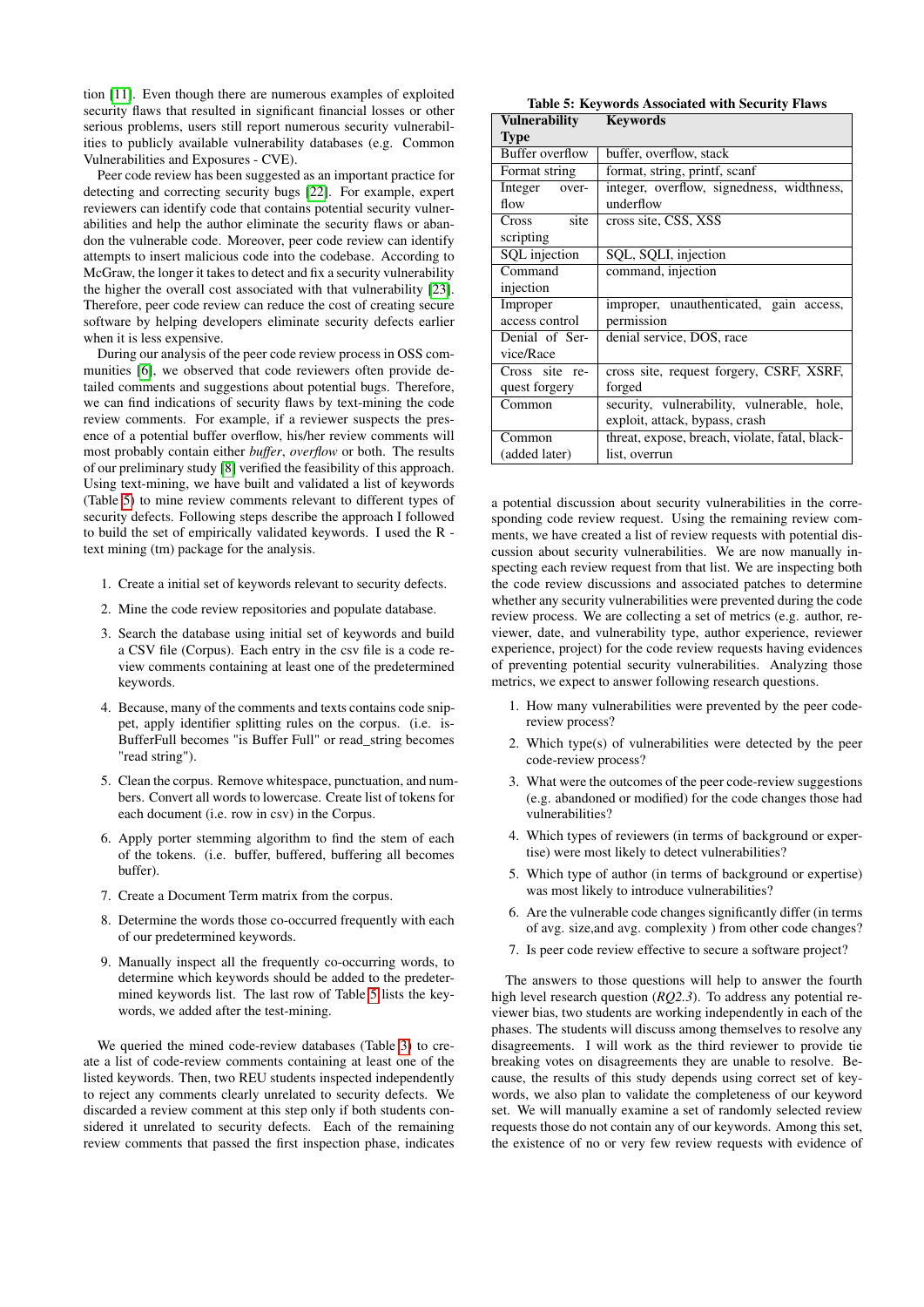<span id="page-6-1"></span>Table 6: Social Network Analysis Metrics

| <b>Metric</b>      | <b>Definition</b>                                                | <b>Usage</b>                                    |
|--------------------|------------------------------------------------------------------|-------------------------------------------------|
| Degree Centrality  | Number of edges attached to a node                               | Determining popularity of a node in a network   |
| <b>Betweenness</b> | Number of shortest paths that pass through a node divided by     | Identifying the critical nodes for communica-   |
| Centrality         | all shortest paths in the network                                | tion channels                                   |
| <b>Closeness</b>   | Mean length of all shortest paths from a node to all other nodes | Determining how quickly information flows       |
| Centrality         |                                                                  | within a network                                |
| Average Distance   | The average of all shortest paths in a network                   | Determining how far at any two nodes will be    |
|                    |                                                                  | on average                                      |
| Density            | Ratio of the number of edges in the network over the total num-  | Determining how well connected a network is     |
|                    | ber of possible edges between all pairs of nodes                 |                                                 |
| Clustering         | A node's clustering coefficient is the density of its neighbor-  | Determing which network topology the network    |
|                    | hood                                                             | structure fits                                  |
| Core-periphery     | Position of the high degree nodes                                | Determing whether high degree nodes tend to     |
| <b>Fitness</b>     |                                                                  | have stronger ties with other high degree nodes |
| Degree             | Probability distribution of the degrees between all the nodes of | Understanding the network topology (e.g. ran-   |
| Distribution       | a network                                                        | dom graph, poisson distribution, power law)     |

prevented potential security vulnerabilities using code review process will validate our keyword set.

## <span id="page-6-0"></span>4.7 Social Network Analysis

A social network is a theoretical construct that represents the relationships between individuals, organization, or societies. These networks are typically modeled using a graph structure consisting of vertices and edges. Vertices typically represent individuals or organizations. An edge connecting two vertices represents some type of relationships between the two individuals or organizations. Social network analysis focuses on studying social network graphs to understand the patterns of interactions and the relative positions of individuals in a social settings [\[14\]](#page-7-30). Social network analysis is being widely used by researchers from a broad range of fields: sociology, biology, antrhopology, communication studies, information science, organizational studies, and psychology. Several researchers have also used social network analysis of sociotechnical interaction (i.e. mailing list, code repository, and bug repository) graphs to model the social structure of OSS communities.

In OSS communities, community members communicate primarily via various project mailing-lists. Most OSS projects have multiple mailing lists that each serve a different purpose (e.g. user support, bug report, announcements, and development). Among those lists the developers use the *development* mailing-list to discuss project designs, development directions, and other pending issues (both technical and non-technical). Because all developers subscribe to the development mailing list, all members of the community are involved in the mailing list threads (i.e. reads the message and can participant). As a result, it would not be accurate to conclude that two participants interact with each other simply because they are active in the same mailing-list thread. To accurately measure the level of interaction between two participants, we have to consider other types of sociotechnical interactions between those participants (e.g. interactions in the bug repository, code review, or interactions in the code repository). Each type of interaction provides a different view into the social structure of OSS projects, therefore we anticipate that the social networks generated from these interactions will differ.

During our analysis for the study to compare the code review practices of OSS communities [\[6\]](#page-7-22), we found evidences of strong social network ties between the code review participants. Social network graphs indicated a few central persons being responsible for most of the interactions in the network. Again, we found that in some cases certain participants were more likely to review code written by other participants. Furthermore, in most cases review

requests between participants who were already acquainted had a quicker turn around than requests between participants who were not acquainted. These results suggested that a study of the social network created by code review interactions could provide fruitful insights into OSS projects.

I will use the data mined from code review repositories (Table [3\)](#page-3-3) to build the social network graphs. In these graphs, individual participants will be represented by the nodes. The weight of an edge between two nodes in the graph will be calculated based upon the number of code review requests between two participants. If two participants have not interacted through code review, there will not be an edge between the nodes representing those developers. For each project, we will also build other types of social network graphs that have been used in previous research, i.e. based upon bug repository information and upon code repository information. To build the bug repository social network I will to use a similar approach as Long et al.[\[20\]](#page-7-31) where nodes represent developers and edge weights represent the number of mutual bug requests. I will build the code repository network using a similar approach as Meneely et al.[\[24\]](#page-7-32) where nodes represent developers and edge wights represent the number of mutual code commit on same file/module.

For the social networks, I will calculate widely used social network analysis (SNA) measures (Table [6\)](#page-6-1) to compare the sociotechnical networks generated based upon code review information, code repository information and bug repository information (RQ1.2). As the interaction between participants varies based upon the type of interaction measured, I expect to observe some interesting differences among the three graphs. For example, developers who work on the same module have better ideas on the appropriateness of new changes to those module and are more likely to review each other's code. Therefore, I expect that code review social network may be similar to code repository social network. However, the bug interaction social networks may differ because there are patch submitters who only fix bugs and do not have the privileges to make new changes. Furthermore, each review request typically has at least one of the most experienced developers of a module as a reviewer. Therefore the experienced developers will likely be more prevalent in the code review interactions. I expect that the code review social networks will be more centralized around a small number of developers than the other two types of social networks. The results of this analysis will help to understand the OSS community social structure and the interactions between the OSS participants better.

Finally, I will use to correlate the SNA metrics with the code review metrics (Table [4\)](#page-4-3) to find out the impact of social network structure on the efficiency of code review process (HRQ3).